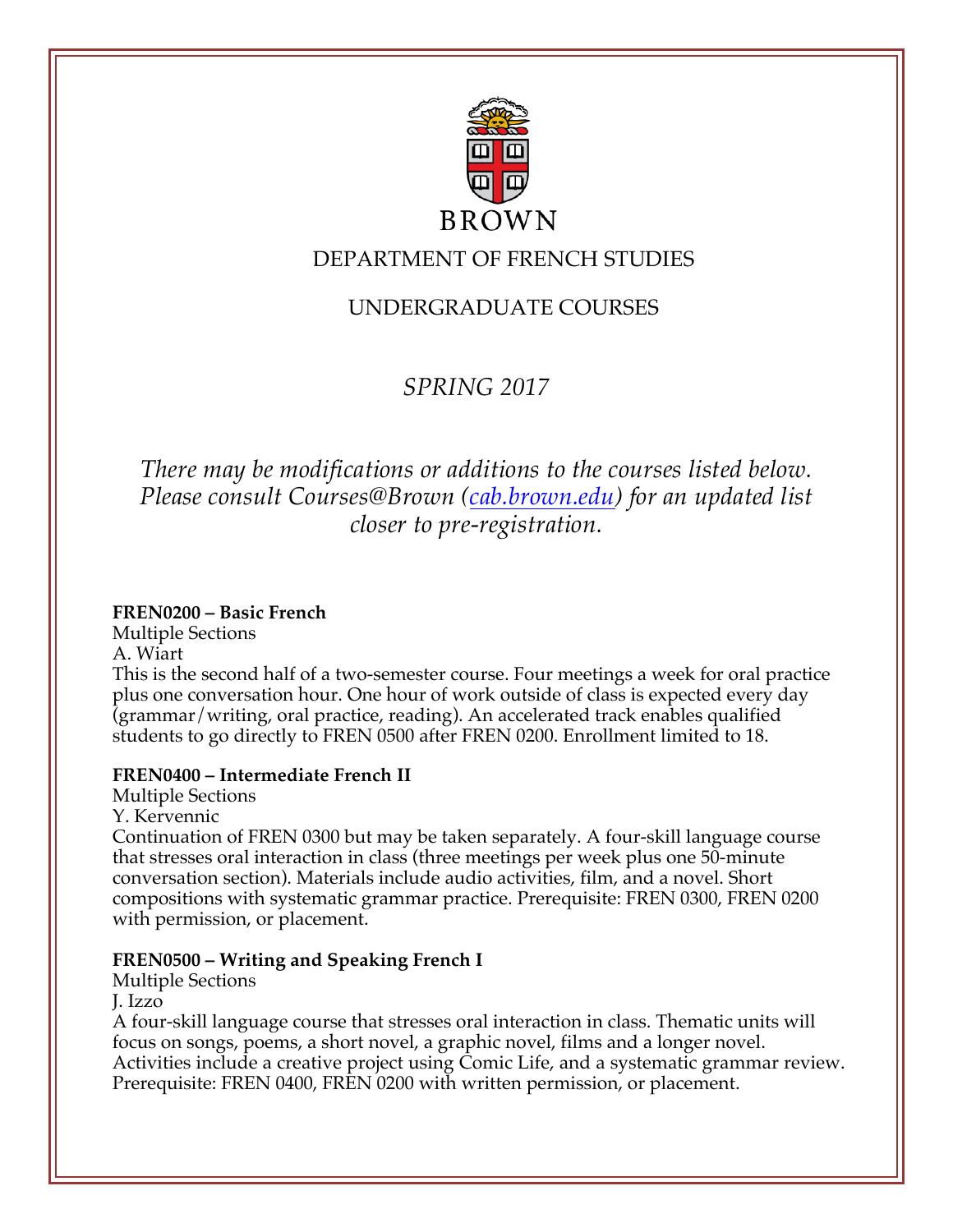#### **FREN0600 – Writing and Speaking French II**

Multiple Sections S. Ravillon

Prerequisite for study in French-speaking countries. Class time is devoted mainly to conversation and discussion practice. Writing instruction and assignments focus on essays, commentaries, and to a lesser degree, on story writing. Apart from reading assignments for discussion (press articles and literary excerpts), students select two novels to read. Prerequisite: FREN 0500 or placement.

#### **FREN0610 – Writing and Speaking French II : International Relations**

(G) M,W,F 2pm – 2 :50pm

S. Ravillon

Prerequisite for study in French-speaking countries. Continuation of FREN0500. Class time is devoted mainly to conversation and discussion practice. Same level as FREN0600. This course is designed for students who are interested in international relations. Discussions and writing assignments are related to global politics from French and Francophone perspectives and introduce students to the discourse of international relations in French. Prerequisite: FREN0500. Enrollment limited to 18.

#### **FREN0720B – The French Novel Today**

(G) M,W,F 2pm – 2:50pm

TBD

What does today's French novel look like? Reading ten prominent short novels (in English translation) from the last 20 years, students will be acquainted with the novelistic landscape of contemporary France, while also learning to approach through analysis and narrative theory the novel as genre. We will consider what kinds of questions these novels pose and how - be it regarding conditions specific to our time (human/inhuman, identity, technology, the globalized world, the everyday, dystopia...) or those unceasing questions of life, time, love, predicament, that every novel must ask, even while sometimes seeming not to. Taught in English.

#### **FREN0750G – L'Animal dans la culture**

(K) T,Th 2:30pm – 3:50pm

T. Ravindranathan

From reports of animals stranded in conflict zones and natural calamities, to cute or clever animals cast in advertisements and popular media, from the rat of Ratatouille to the caged orangutan of Nénette, the new interest in the animal marks an age of heightened awareness of the costs and ironies of the human story. We will consider in this course significant representations of the animal in contemporary French and Francophone literature, film, visual art, cultural theory and media representations. We will also revisit earlier moments linking the animal to modernity, including early film/photography and urban history. Taught in French.

#### **FREN1000B – Littérature et culture: Margins of Modernity**

(J) T,Th 1pm – 2:20pm G. Schultz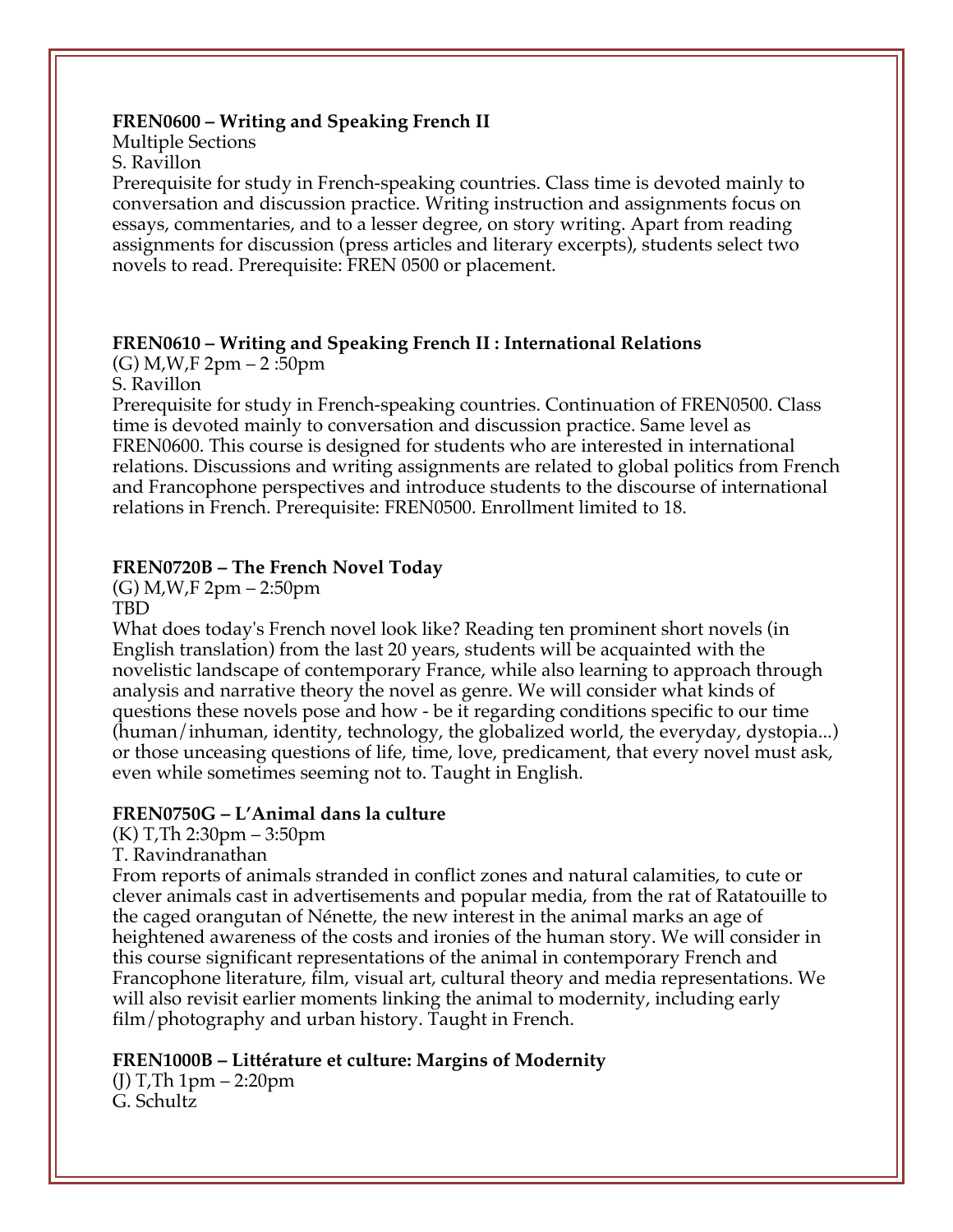A survey of French and Francophone works from the 18th century to the present that reflects on a number of cultural shifts, of challenges but also resistances to hierarchies (social, sexual, political); the urban context; legacies of colonization. Various figures of marginality to be studied: vagabonds and parvenus, dandies and courtesans, outcasts and pariahs. Authors to be studied include Prévost, Marivaux, Balzac, Baudelaire, Maupassant, Duras, Camara Laye and Rachid O. Taught in French.

### **FREN1040C – Le Grand Siècle à l'écran**

(I) T,Th 10:30am – 11:50am

L. Seifert

Why is the "Grand Siècle" depicted so frequently in contemporary French film? To answer this question we will explore the roles 17th-century culture plays in French identity through readings in history and literature and recent films focusing on 17thcentury texts, personalities, or events. We will highlight both continuities and discontinuities between the 17th century and our own time. Readings by Corneille, Cyrano de Bergerac, Lafayette, Maintenon, Molière, Pascal, Racine, Sévigné. 10 films. Two short papers, two oral presentations, a weekly blog, and a final project (paper or multimedia project).

### **FREN1130E – Le Poétique et le quotidien**

(Q) Th 4pm – 6:30pm

T. Ravindranathan

In this course on the relationship between the poetic and the ordinary, unremarkable or otherwise apparently "non-lyrical" matters and textures of modern living, we will consider formal and conceptual innovations in French poetry through the last 100 years as it has responded to a changing world, and continually reimagined the place of poetry in it. After situating certain coordinates of our investigation in the early decades of the 20th century (Apollinaire, Cendrars, Char, technology, war, speed, time) we will read works by later and contemporary poets including Francis Ponge, Jacques Roubaud, Michelle Grangaud, Sabine Macher. Taught in French.

## **FREN1510C – A table !**

(F) M,W,F 1pm – 1:50pm

### A. Wiart

Thematic units with different approaches to French cuisine and the French meal, such as regional cuisine, meals in literature and at the movies, radio-TV culinary shows, political and economical considerations, and, of course, a practical unit on how to compose, prepare and eat a French meal. Follows FREN 0600 in the sequence of language courses. Development of oral skills via presentations, debates, conversation, and discussion based on the various topics. Writing activities: essays, translations, commentaries, journals, creative descriptions and stories, etc. Taught in French.

## **FREN1510J – Photographie**

(D) M,W,F 11am – 11:50am

Y. Kervennic

Follows FREN 0600 in the sequence of language courses. Development of oral and written skills via presentation, debate, conversation and discussion on a variety of